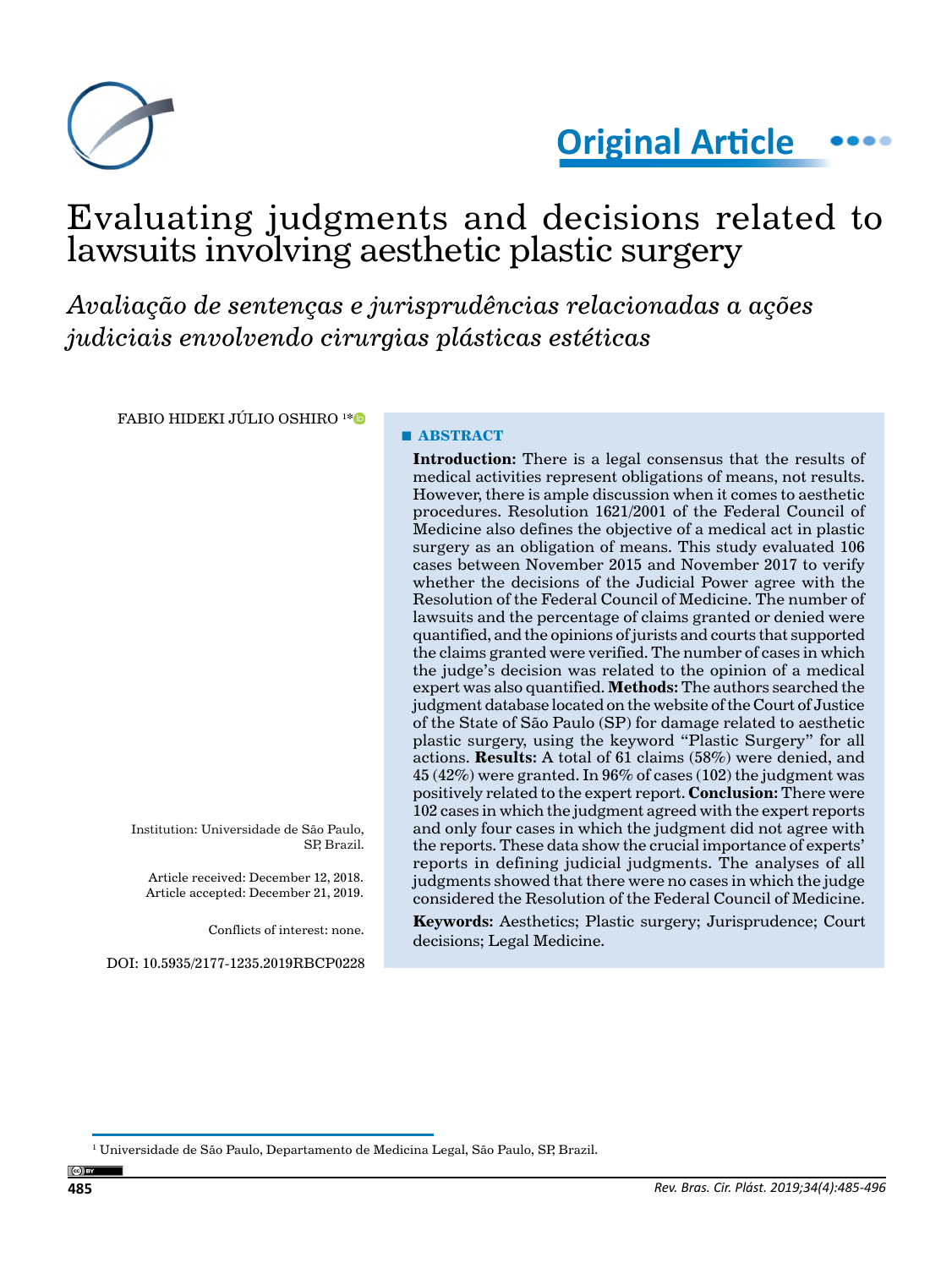#### **■ RESUMO**

**Introdução:** É consenso no meio jurídico que os resultados referentes às atividades médicas sejam obrigação de meio, e não de resultado. Contudo, há grande discussão quando se trata de procedimentos estéticos. A Resolução nº 1621/2001, do Conselho Federal de Medicina, define que o objetivo do ato médico na cirurgia plástica também constitui obrigação de meio. O estudo avaliou, entre novembro de 2015 a novembro de 2017, 106 casos, para verificar se o entendimento do Judiciário se alinha à Resolução do CFM. Foram quantificados o número de processos e a porcentagem dos casos julgados como procedentes ou improcedentes, além de verificar as principais posições doutrinárias e jurisprudenciais que embasaram as sentenças admitidas como procedentes. Foi, ainda, quantificado o número de casos cuja decisão do magistrado foi relacionada com o posicionamento do laudo pericial médico. **Métodos:** Foi feita busca no banco de sentenças do site do Tribunal de Justiça do Estado de São Paulo (SP), por meio da palavra-chave "Cirurgia Plástica", de todos os processos de indenização relacionados a cirurgias plásticas estéticas. **Resultados:** Foram sentenciados como improcedentes 61 casos (58%). Foram sentenciados como procedentes 45 casos (42%). Em 96% dos casos (102) a sentença relacionou-se positivamente com a análise pericial. **Conclusão:** Foram 102 sentenças concordantes aos laudos periciais e apenas quatro casos cuja sentença divergiu do entendimento do laudo. Estes dados mostram a importância crucial da análise pericial para a definição das sentenças judiciais. Analisando todas as sentenças, observou-se que em nenhum caso os juízes levaram em conta a Resolução do CFM.

**Descritores:** Estética; Cirurgia plástica; Jurisprudência; Decisões judiciais; Medicina legal.

#### **INTRODUCTION**

The International Society of Aesthetic Plastic Surgery  $(ISAPS)^1$  survey compiles data collected from plastic surgeons around the world to estimate the total number of plastic surgeries performed in each of the participating countries. According to the 2016 ISAPS survey, Brazil ranked second in the world in total plastic surgery procedures; in 2013, Brazil led this ranking. In 2015, the number of interventions in Brazil totaled 1.22 million surgical procedures and 1.1 million cosmetic procedures. Despite a decrease of almost 230,000 annual procedures between 2013 and 2016, Brazil still trails the United States (1.41 million surgeries in 2015) in this regard. The survey also indicated that 9.6 million plastic surgeries were performed worldwide in 2015, and that Brazilian patients represented 12.7% of these surgeries. There are currently 5,900 plastic surgeons in Brazil and 6,500 in the United States.<sup>1</sup>

The increasing search for an ideal body and ways to mitigate the signs of aging often lead patients to be dissatisfied with surgery outcomes. Thus, an increase in interventions often causes a corresponding increase in the number of lawsuits over alleged poor professional performance in surgeries and procedures. In the context of aesthetic plastic surgery, these lawsuits are usually caused by patients' perceptions of unsatisfactory results, false promises, and irregular advertising.<sup>2</sup>

Adverse plastic surgery outcomes can be caused by factors intrinsic to patients (such as poor tissue perfusion in smokers and diabetics, or the tendency of plastic surgery patients to develop hypertrophic and keloid scars), extrinsic diseases (including the development of postoperative infections),<sup>3</sup> or patients' lack of careful adherence to the orders of their medical professionals and surgeons. However, in a small number of cases adverse outcomes are the result of medical errors caused by malpractice, recklessness, or negligence. Many patients, believing that they were injured by their doctors, seek awards for damages as a compensation for discretionary, material, and cosmetic damages.

There are two types of obligation related to medical practice results: obligation of means and obligation of result. Obligation of means is a concept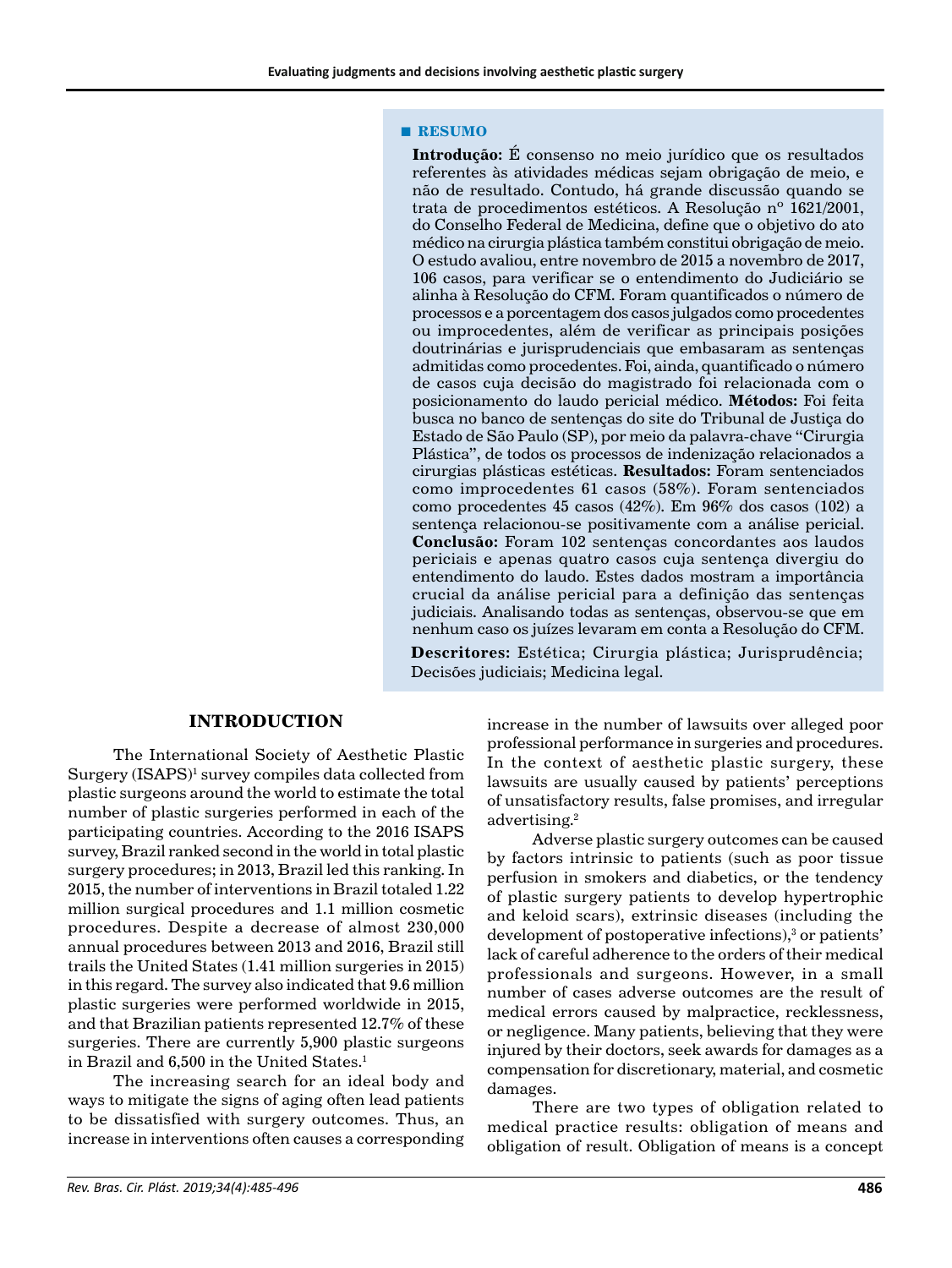widely accepted for general medical activities in which the duty to compensate does not stem from the risk of the activity performed. This type of obligation states that the duty to repair damages should be imposed by negligent, reckless, or unskillful conduct, and not by the results of the surgery itself. However, in cases of aesthetic procedures, there is ample discussion for an obligation of result. This type of obligation states that physicians have a duty to compensate for damages caused if the results of a procedure differ from the patient's expectations, and that physicians must prove their innocence in these cases. In other words, obligations of results shift the burden of proof from the patient to the physician or surgeon.

Resolution No. 1621/2001 of the Federal Council of Medicine (CFM)4 defined the medical act in plastic surgery – as in all medical practice – as an obligation of means, not of result. However, there are jurists and courts in our legal system that consider aesthetic plastic surgery as a commercial activity, and therefore, as an activity covered under obligation of result.

# **OBJECTIVE**

To analyze actions for damages as a compensation for discretionary, material, and cosmetic damages involving aesthetic plastic surgery in order to:

Quantify the number of lawsuits and the percentage of claims granted or denied.

Show the opinions of jurists and courts that supported the claims granted and verify whether their opinions agree with CFM Resolution No. 1621/2001.

Quantify the number of cases in which the decision of the judge was positively or negatively related to the opinion of the court's medical expert and analyze the expert's importance in forming the legal basis of judgments.

# **METHODS**

The authors searched the judgment database located on the website of the Court of Justice of the State of São Paulo (SP) using the keyword "Plastic Surgery." They selected and evaluated all cases of damages awarded as compensation for discretionary, material, and cosmetic damages available to the public domain between November 2015 and November 2017 – a total of 106 lawsuits (Annex 1).

Only cases involving patient dissatisfaction with the results of cosmetic surgery were selected. Cases involving restorative plastic surgery or lawsuits for nonaesthetic reasons – such as death or other postoperative clinical complications like venous thrombosis and pulmonary embolism – were excluded from the study.

### **RESULTS**

A total of 61 claims (58%) were denied and 45 cases (42%) were granted (Figure 1). In four cases the judgment differed from the expert report. Therefore, in 102 cases (96%), the judgment was positively related to the expert report (Figure 2).



**Figure 2.** Judgments in line with expert reports.

# **DISCUSSION**

Notwithstanding the freedom a judge has to rule according to his justified understanding, the analyses of the above cases showed that 96% of judgments were based on the medical expert's report. The Code of Civil Procedure (NCPC), published in 2015, recognizes the importance of expert evidence, introduces major innovations to appoint such experts, and requires clear grounds for court judgments based on expert reports. The code states that judges' reasoning should reflect the grounds that legally justify the findings.<sup>5</sup>

According to the head provision of Article 156 of the NCPC, the judge will be assisted by an expert when the proof of the fact depends on technical or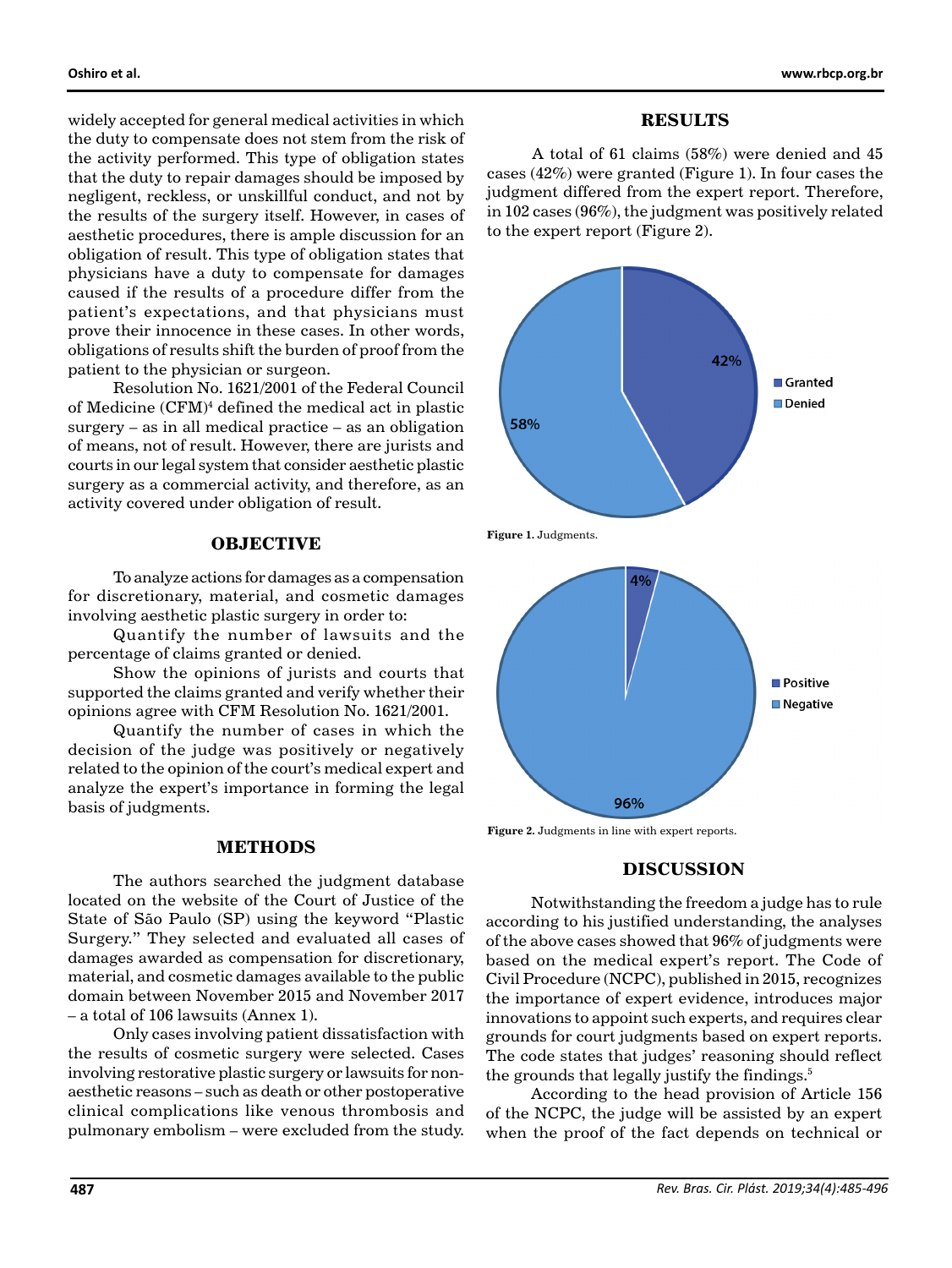scientific knowledge.5 The technical expert should provide the judge with specialized knowledge that the judge does not have in order to provide the judge with the objective conditions they require to make the best decision possible by basing their findings on the technical clarification of controversial issues.

In summary, the NCPC values expert knowledge, demands greater transparency for expert appointments, and reinforces the courts' need for specialized technical knowledge in order to corroborate the principles of morality, transparency, impersonality, and efficiency. The NCPC's innovations bear in mind that the judicial process, and not the judge, is the actual recipient of expert evidence.

In all cases analyzed, aiming at the invalidity of the plaintiff's claim for damages, the defendants used the understanding of the CFM as part of their legal argumentation. The 4<sup>th</sup> Article of the CFM Resolution No. 1621 of May 16, 2001, published in the Federal Register on June 6, 2001, rectified in the Federal Register No. 14 of January 21, 2002, defines the medical act in plastic surgery – as in all medical practice – as an obligation of means, not of result.4

However, this study's analyses of 106 judgments indicate that the CFM's understanding – although cited by 100% of the defendants – was not cited by the judges in any of these judgments.

Physicians' civil liability is based on the theory of guilt – that is, there must be guilt in the actions of the physician. In the Brazilian legal system, this guilt manifests itself through intent. It is unlikely that such guilt would manifest itself in cases of medical error, because such guilt requires conscious and deliberate intent to cause harm, or a reasonable assumption that it may occur. However, such guilt would undoubtedly manifest itself in physicians' negligence, imprudence, or malpractice. The presence of one or more of these characterizes physicians' guilt in a narrow sense.6

Guilt as a cause of liability for damages is wellprovided under Brazilian law in Article 186 of the Civil Code: "Whoever, through voluntary action or omission, negligence or imprudence, violates a right and causes damage to another, even if exclusively moral, commits an unlawful act."7 This is complemented by Article 951 of the same Civil Code, *verbis*:

The provisions of articles 948, 949 and 950 also applies in the case of damages due by one who, in the exercise of a professional activity, by negligence, imprudence or malpractice, causes the death of a patient, aggravates his illness, causes injury or disables  $\rm{him}$  to work $^7$ .

In the same vein, a paragraph of Article 14 of the Consumer Protection Code (Law No. 8,078 of September 11, 1990) states: "The personal liability of self-employed professionals shall be ascertained by the

It is possible to defend physicians' liability by claiming force majeure, a fortuitous event, and/or exclusive guilt of the patient or a third party unrelated to the provision of professional medical service. The latter two are provided in the Consumer Protection Code in Article 14, Item II, Paragraph 3: "The service provider shall not be liable except when he proves: (...) II - the exclusive guilt of the consumer or third party."8 As for claims of force majeure or a fortuitous event, Article 393 of the Brazilian Civil Code provides these as excluding liability for damages resulting from breach of contract. It states: "The debtor is not liable for damages resulting from fortuitous event and force majeure (...). Sole paragraph. A fortuitous event or force majeure is verified in the necessary fact, whose effect could not be prevented or avoided."7

Brazilian jurists and courts accept an obligation of result in the service relationship established between physicians and plastic surgery patients, but not in relation to reparative and restorative plastic surgery (which would fall under an obligation of means). The opinions of jurists and case laws which formed most of the judges' decisions in the judgments analyzed in this study are found below.

The most cited case laws in the judgments were:

a) "**Civil and consumer procedural law. Special appeal. Action for cosmetic and material damages. Aesthetic surgery. Obligation of result. Shift of the burden of proof. Rule of**  instruction. Analyzed articles: 6<sup>th</sup>, viii, and **14, head provision and § 4th, of the consumer protection code. 1.** Action for material and cosmetic damage, filed on September 14, 2005. This special appeal was extracted from this action, under advisement on June 25, 2013. 2. Controversy about the physician's responsibility for cosmetic surgery and the possibility of shifting the burden of proof. 3. Cosmetic surgery is an obligation of result, since the service provider accepts to achieve a specific result, which is the core of the obligation itself, without which it will not be performed. 4. In these hypotheses, there is the presumption of guilt with a shift in the burden of proof. 5. The use of the appropriate technique in cosmetic surgery is not sufficient to exempt the physician from the guilt of not fulfilling his obligation. 6. The opinion of the 2nd Section, after the judgment of responsibility 802.832/MG, Reporting Justice Paulo de Tarso Sanseverino, Court Register of 09.21.2011, established that the shifting of the burden of proof is a rule of instruction, not of judgment. 7. Special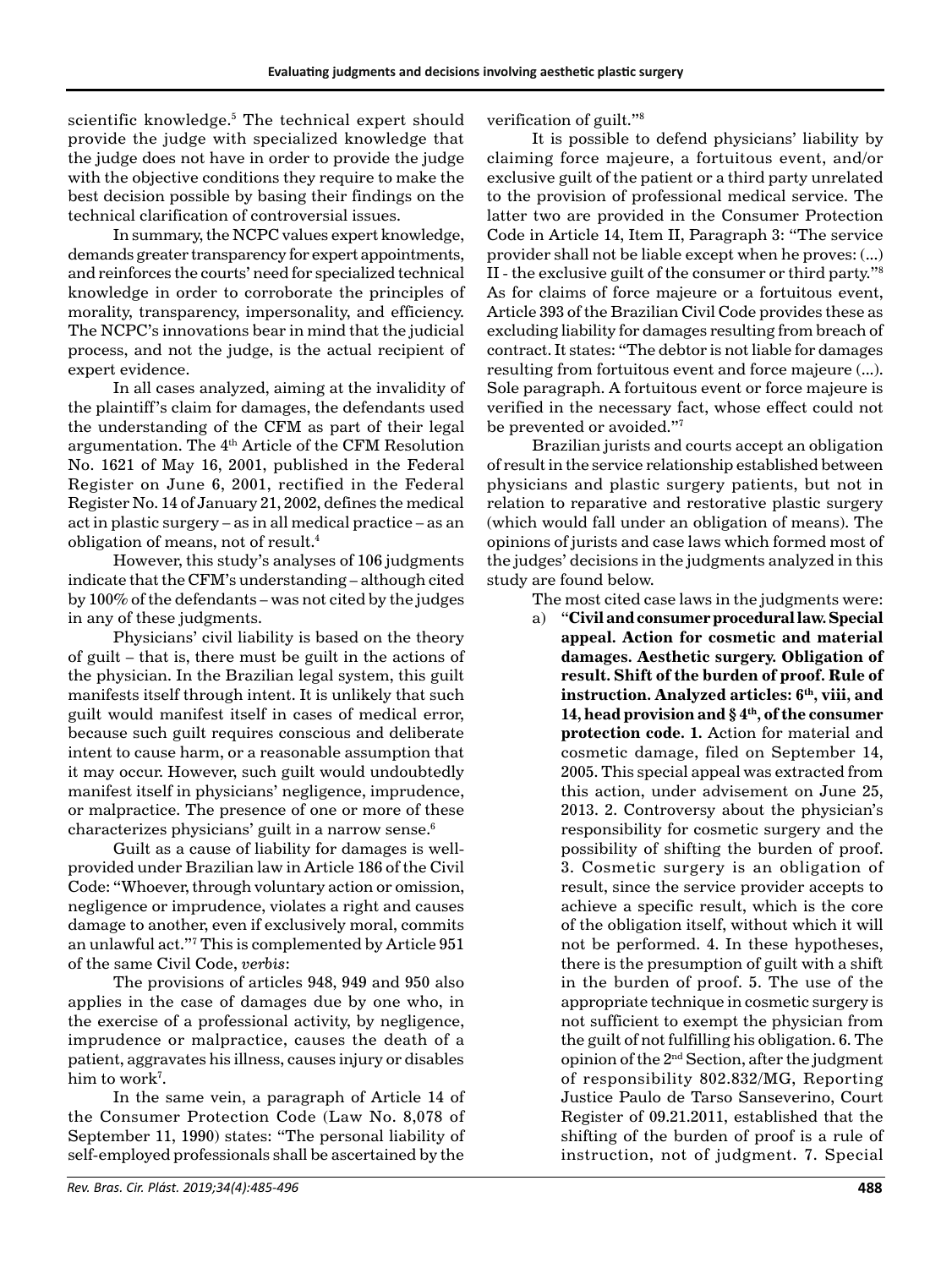appeal known and granted." (Resp. 1395.254/ SC, Third Panel, Reporting Justice Nancy Andrighi, tried on 10/15/2013, Court Register of 11/29/2013): Caselaw cited in 16 out of 106 cases evaluated (cases 7, 11, 13, 18, 20, 35, 39, 47, 51, 67, 73, 82, 85, 89, 95, 102).

b) "The Superior Court of Justice stated that the physician who performs cosmetic plastic surgery assumes obligation of result (Resp. 81.101/PR, Reporting Justice Waldemar Zveiter, Federal Court Register of 05.31.1999 in RSTJ 119/290; Resp. 326.014/RJ, Court Register of 10.29.2001." Case law was cited in eight of the 106 cases evaluated in this study (cases 5, 6, 22, 36, 61, 63, 83, 104).

The most cited jurists in the judgments were:

- a) Rui Stoco: "What is important to consider is that nowadays the professional in the field of plastic surgery promises a certain result (in fact, this is his core activity) predicting, even in detail, this new desired aesthetic result. Some even use computer software to show the edited new image (nose, mouth, eyes, breasts, buttocks etc.) on a computer screen or printed for the customer to decide. A contractual obligation of result that must be honored is undoubtedly stablished between physician and patient" (Stoco R. *Responsabilidade civil e sua interpretação judicial*. São Paulo: Revista dos Tribunais; 1994, p. 298). Cited in seven out of 106 cases evaluated (cases: 9, 18, 46, 52, 61, 85, 92).
- b) Sérgio Cavalieri Filho: "The Consumer Protection Code contains no special privileged regime for self-employed professionals; it merely states that the determination of their responsibility would continue to be stablished based on guilt, according to the traditional system. Thus, the rules of subjective liability with proof of guilt continue to apply to them in cases where they assume an obligation of means; and the rules of subjective liability with presumption of guilt in cases where they assume an obligation of result," Filho concluded, emphasizing that "[...] in the case of failure in cosmetic surgery, because it is an obligation of result, there will be a presumption of the guilt of the physician who performed it, and it is up to him to eliminate this presumption by proving the occurrence of an imponderable factor that could eliminate his duty to compensate" (...) The obvious, which follows from the rules of common experience, cannot be denied; no

one bears the risks of surgery, nor is willing to spend a lot of money to look the same or worse. The desired result is clear and precise, so that if it cannot be achieved, it will be up to the physician to prove that the total or partial failure of the surgery was due to imponderable factors." (Cavalieri Filho S. *Programa de responsabilidade civil*. São Paulo: Editora Malheiros; 2010). Cited in ten out of 106 cases evaluated (cases: 13, 26, 34, 35, 46, 47, 51, 53, 54, 57).

#### **CONCLUSIONS**

This study reached two major conclusions. First, a total of 102 judgments agreed with the expert reports, and only four judgments differed from the understanding of the expert report (cases 9, 18, 19, and 89). Of these four outliers, claims were granted in three cases (cases 9, 18, and 89) due to the fact the plaintiffs could not produce a signed Informed Consent Form, revealing their supposed ignorance of the risks they took on by agreeing to undergo surgery. The other case in which the judge's decision to grant the claim differed from the expert analysis (case 19) was decided on the grounds of alleged false advertising. In this case, the patient received a hair transplant and was not satisfied with the result. The expert analysis did not identify any medical error in this case. Nevertheless, the court understood that the physician's advertisement on social media (Facebook) guaranteed a 100% success rate; therefore, the advertisement created an obligation to result, which was not fulfilled. Here is the judge's decision: "The case file shows, especially in the expert report, that the plaintiff is severely bald. The same report also shows that the surgical technique used by the defendant for hair implantation was adequate, with no indication of malpractice (page 207). Therefore, it could be strictly concluded that the defendant, in the exercise of his professional activity, acted in accordance with the law, and this would exempt him from liability for the failure of the surgery. It turns out, however, that by advertising his work on social media (Facebook), he ensured 100% success 'in hair growth after hair transplantation,' so that the patient would have the same hair he had 20 or 30 years ago (page 87). That is, he guaranteed the result and was obliged to it, as stated in Article 30 of the Consumer Protection Code, and nothing in the file shows that the plaintiff did not follow the postoperative medical recommendations. His obligation, therefore, was of result, not of means; consequently, if the expected result is not obtained, the physician is civilly responsible for the damages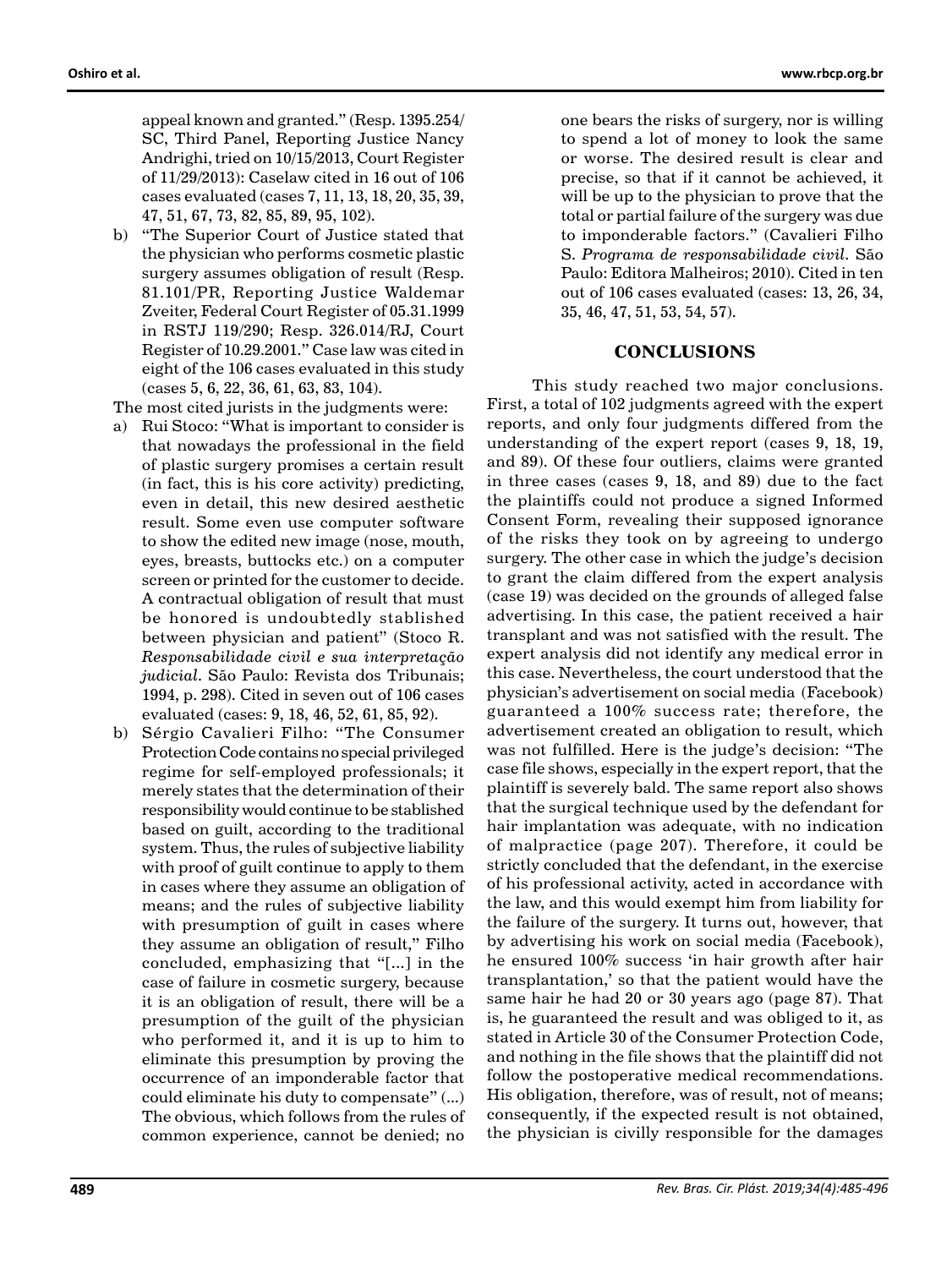caused to the consumer." **(Court of justice of the state of são paulo – judicial district of ribeirão preto – jurisdiction of ribeirão preto, 4th civil court, ribeirão preto - sp - judgment: digital lawsuit no. 100782760.2015.8.26.0506)**

The high rate of agreement between expert analysis and judgment in this study demonstrates the crucial importance of expert reports in defining judicial judgments in the Brazilian legal system.

Second, analyzing all 106 judgments, we noticed that in no case did the judges consider the  $4<sup>th</sup>$  Article of the CFM Resolution No. 1621 of May 16, 2001, published in the Federal Register on June 6, 2001, rectified in the Federal Register No. 14 of January 21, 2002. Even in the cases denied, the understanding considered expert reports, the basis of the Civil Code and Consumer Protection Code, and the jurists and case laws previously cited.

# **COLLABORATIONS**

**FHJO** Analysis and/or data interpretation, Conception and design study, Data Curation, Methodology, Project Administration, Writing - Original Draft Preparation

# **REFERENCES**

- 1. International Society of Aesthetic Plastic Surgery (ISAPS). ISAPS Global Statistics - 2016 [Internet]. Hanover, NH: ISAPS; 2016; [acesso em 2017 dez 12]. Disponível em: www.isaps.org/medicalprofessionals/isaps-global-statistics
- 2. Conselho Regional de Medicina do Estado de São Paulo (CREMESP). Denúncias e processos relacionados ao exercício profissional da medicina no Estado de São Paulo no período de 2000 a 2006. São Paulo: CREMESP; 9 de outubro de 2007.
- 3. Mélega JM. Cirurgia plástica: fundamentos e arte Princípios gerais. Rio de Janeiro: Guanabara-Koogan; 2009. v. 1.
- 4. Conselho Federal de Medicina (Brasil). Resolução nº 1.621, de 16 de maio de 2011. Diário Oficial da União, Brasília (DF), 6 jun 2001: Seção 1: 40; Poder Executivo. RETIFICAÇÃO. Diário Oficial da União, Brasília (DF), n. 14, de 21 jan 2002: Seção 1: 337; Poder Executivo. RETIFICAÇÃO. Diário Oficial da União, Brasília (DF), n. 17, de 24 jan 2002: Seção 1: 267.
- 5. Lei nº 13.105 de 16 de março de 2015 (BR). Código de Processo Civil. Diário Oficial da União, Brasília (DF), 16 mar 2015: Seção 1: 1.
- 6. Souza NTC. Da responsabilidade civil do médico [Internet]. Brasília (DF): Portal do Conselho Federal de Medicina (CFM); 1999 Nov; [acesso em 2017 dez 12]. Disponível em: http://portal.cfm. org.br/index.php?option=com\_content&view=article&id=20338
- 7. Lei nº 10.406, de 10 de janeiro de 2002 (BR). Institui o Código Civil. Diário Oficial da União [Internet], Brasília (DF). 10 jan 2002; [acesso em 2017 dez 12]. Disponível em: http://www.planalto.gov. br/CCivil\_03/leis/2002/L10406.htm
- 8. Lei nº. 8078, de 11 de setembro de 1990 (BR). Código de Defesa do Consumidor. Diário Oficial da União, Brasília (DF), 12 set 1990: Seção 1: 1.

**\*Corresponding author:**

# **Fabio Hideki Júlio Oshiro**

Avenida Angélica, 2491, 9° andar, Bela Vista, São Paulo, SP, Brazil. Zip code: 01227-200 E-mail: fabiohideki@hotmail.com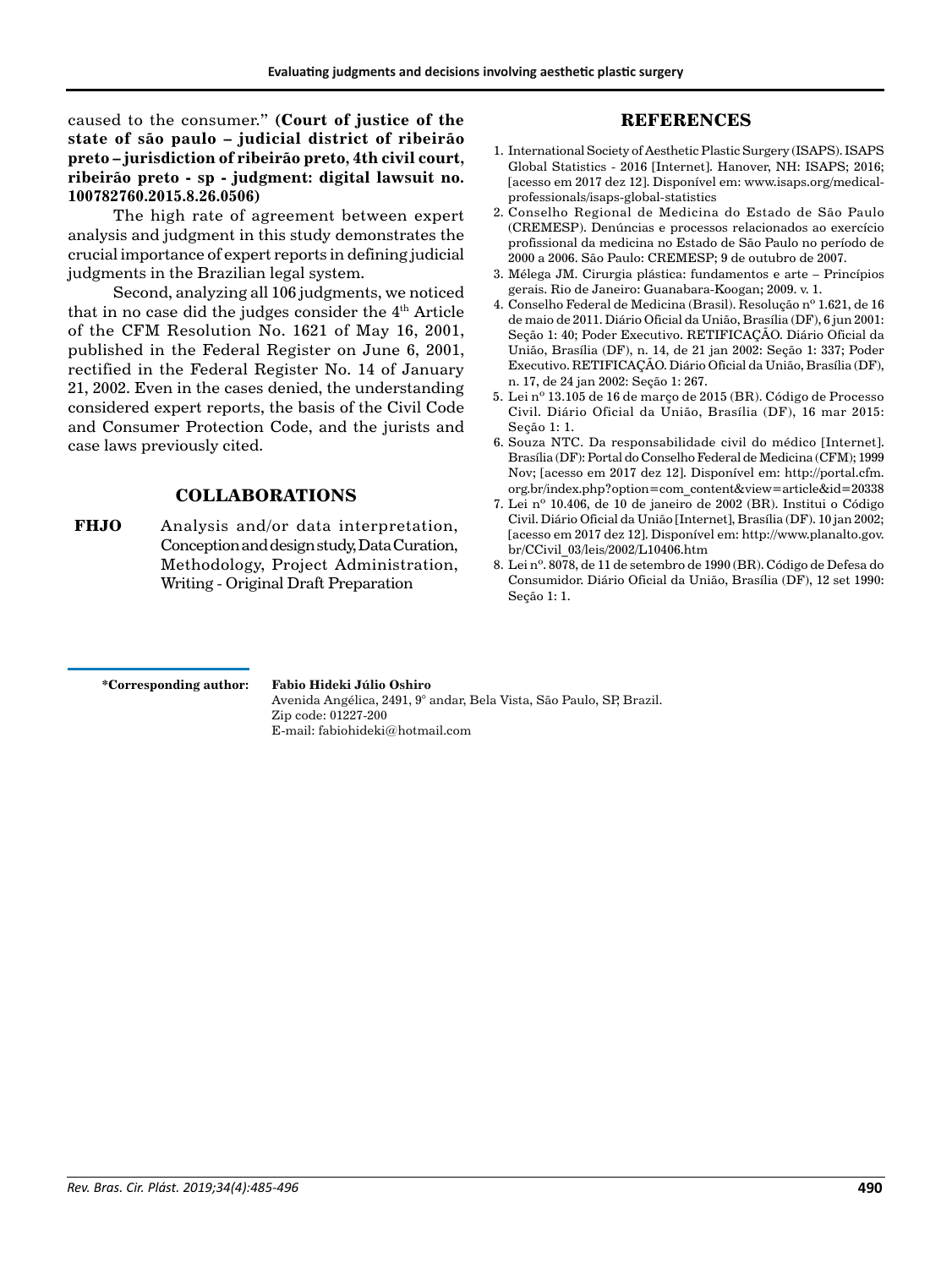#### **Annex 1.** Cases: Judgment Database - Website of the Superior Justice Court of São Paulo - SP.

**CASE 1:** JUSTICE COURT OF SÃO PAULO, JUDICIAL DISTRICT OF SÃO JOSÉ DOS CAMPOS, JURISDICTION OF SÃO JOSÉ DOS CAMPOS, 4th CIVIL COURT. Avenida Salmão, 678, São José dos Campos - SP – Physical lawsuit No. 001315367.2013.8.26.0577.

**CASE 2:** JUSTICE COURT OF SÃO PAULO, JUDICIAL DISTRICT OF SÃO PAULO, CENTRAL CIVIL JURISDICTION, 33rd CIVIL COURT. Praça João Mendes, S/Nº, São Paulo - SP – Physical lawsuit No. 0169102-65.2010.8.26.0100.

**CASE 3:** JUSTICE COURT OF SÃO PAULO, 45th CENTRAL CIVIL COURT OF THE CAPITAL. Praça João Mendes, S/Nº, 14º andar – sala nº 1.425, CENTRO, SÃO PAULO - SP – Lawsuit No. 1028970-28.2016.8.26.0100.

**CASE 4:** JUSTICE COURT OF SÃO PAULO, JUDICIAL DISTRICT OF SÃO PAULO, CENTRAL CIVIL JURISDICTION, 4th CIVIL COURT. Praça João Mendes, S/Nº, São Paulo - SP – Digital lawsuit No. 1031244-96.2015.8.26.0100.

**CASE 5:** JUSTICE COURT OF SÃO PAULO, JUDICIAL DISTRICT OF SÃO PAULO, CENTRAL CIVIL JURISDICTION, 45th CIVIL COURT. Praça João Mendes, S/Nº, São Paulo - SP – Lawsuit No. 1088146-06.2014.8.26.0100.

**CASE 6:** JUSTICE COURT OF SÃO PAULO, JUDICIAL DISTRICT OF SÃO PAULO, CENTRAL CIVIL JURISDICTION, 41st CIVIL COURT. Praça João Mendes, S/Nº, São Paulo - SP – Digital lawsuit No. 1034996-76.2015.8.26.0100.

**CASE 7:** JUSTICE COURT OF SÃO PAULO, JUDICIAL DISTRICT OF PIRACICABA, JURISDICTION OF PIRACICABA, 3rd CIVIL COURT. Rua Bernardino de Campos, 55, Piracicaba - SP – Physical lawsuit No. 0031936-68.2011.8.26.0451.

**CASE 8:** JUSTICE COURT OF SÃO PAULO, JUDICIAL DISTRICT OF SÃO PAULO, X REGIONAL JURISDICTION – IPI-RANGA, 1st CIVIL COURT. Rua Agostinho Gomes, 1455, São Paulo - SP – Digital lawsuit No. 100079503.2016.8.26.0010.

**CASE 9:** JUSTICE COURT OF SÃO PAULO, JUDICIAL DISTRICT OF RIBEIRÃO PRETO, JURISDICTION OF RIBEIRÃO. Lawsuit No. 1007827-60.2015.8.26.0506.

**CASE 10:** JUSTICE COURT OF SÃO PAULO, JUDICIAL DISTRICT OF CAMPINAS, JURISDICTION OF CAMPINAS, 9th CIVIL COURT. Avenida Francisco Xavier de Arruda Camargo, Campinas - SP – Digital lawsuit No. 401375788.2013.8.26.0114.

**CASE 11:** JUSTICE COURT OF SÃO PAULO, JUDICIAL DISTRICT OF MARACAÍ, JURISDICTION OF MARACAÍ, SINGLE COURT. Avenida São Paulo, 440, Maracaí - SP – Physical lawsuit No. 0000949-54.2012.8.26.0341.

**CASE 12:** JUSTICE COURT OF SÃO PAULO, JUDICIAL DISTRICT OF SANTO ANDRÉ, JURISDICTION OF SANTO AN-DRÉ, 5th CIVIL COURT. Rua José Caballero, 3, Santo André - SP – JUDGMENT: Digital lawsuit No. 100585542.2014.8.26.0554.

**CASE 13:** JUSTICE COURT OF SÃO PAULO, JUDICIAL DISTRICT OF SANTO ANDRÉ, JURISDICTION OF SANTO AN-DRÉ, 5th CIVIL COURT. Rua José Caballero, 03, Santo André - SP – JUDGMENT: Digital lawsuit No. 101606810.2014.8.26.0554.

**CASE 14:** JUSTICE COURT OF SÃO PAULO, JUDICIAL DISTRICT OF SANTOS, JURISDICTION OF SANTOS, 9<sup>th</sup> CIVIL COURT. Rua Bittencourt, 144, Santos – SP – JUDGMENT: Physical lawsuit No. 0018770-53.2013.8.26.0562.

**CASE 15: JUSTICE COURT OF SÃO PAULO, JUDICIAL DISTRICT OF GUARUJÁ, JURISDICTION OF GUARUJÁ, 3rd CI-**VIL COURT. Rua Silvio Daige, 280, Guarujá - SP –JUDGMENT: Digital lawsuit No. 4003888-65.2013.8.26.0223.

**CASE 16:** JUSTICE COURT OF SÃO PAULO, JUDICIAL DISTRICT OF JANDIRA, JURISDICTION OF JANDIRA, 1st COURT. Avenida Antônio Bardella, 401, Jandira - SP – JUDGMENT: Lawsuit No. 1000966-97.2015.8.26.0299.

**CASE 17: JUSTICE COURT OF SÃO PAULO, JUDICIAL DISTRICT OF SANTOS, JURISDICTION OF SANTOS, 4<sup>th</sup> CIVIL** COURT. Rua Bittencourt, 144, Santos - SP – JUDGMENT: Physical lawsuit No. 0014170-23.2012.8.26.0562.

CASE 18. Lawsuit No. 1017471-18.2014.8.26.0100.

**CASE 19:** JUSTICE COURT OF SÃO PAULO, JUDICIAL DISTRICT OF RIBEIRÃO PRETO, JURISDICTION OF RIBEIRÃO PRETO, 4th CIVIL COURT. Ribeirão Preto - SP –JUDGMENT: Digital lawsuit No. 1007827-60.2015.8.26.0506.

**CASE 20:** JUSTICE COURT OF SÃO PAULO, JUDICIAL DISTRICT OF SANTO ANDRÉ, JURISDICTION OF SANTO AN-DRÉ, 5th CIVIL COURT. Rua José Caballero, 3, Santo André - SP – JUDGMENT: Digital lawsuit No. 100585542.2014.8.26.0554.

**CASE 21:** JUSTICE COURT OF SÃO PAULO, JUDICIAL DISTRICT OF SÃO PAULO, CENTRAL CIVIL JURISDICTION, 32nd CIVIL COURT. Praça João Mendes, S/Nº, São Paulo - SP – JUDGMENT: Digital lawsuit No. 1062334-93.2013.8.26.0100.

continue...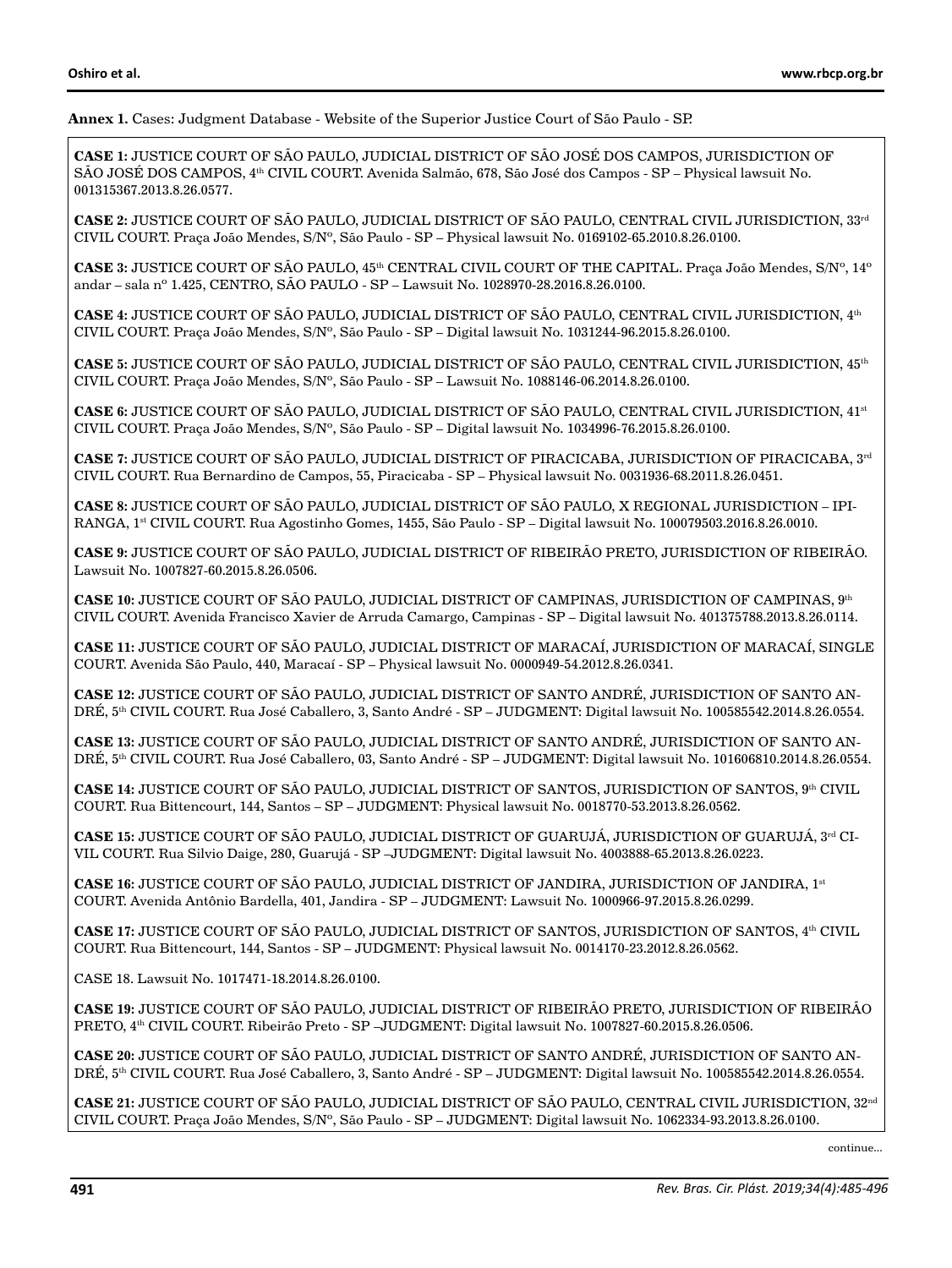**Annex 1.** Cases: Judgment Database - Website of the Superior Justice Court of São Paulo - SP.

**CASE 22:** JUSTICE COURT OF SÃO PAULO, JUDICIAL DISTRICT OF SÃO PAULO, CENTRAL CIVIL JURIS-DICTION, 12th CIVIL COURT. Praça João Mendes, S/Nº, São Paulo - SP - CEP 01501-900 – JUDGMENT: Lawsuit No. 013848991.2012.8.26.0100.

**CASE 23:** JUSTICE COURT OF SÃO PAULO, JUDICIAL DISTRICT OF AMERICANA, 4th CIVIL COURT. Lawsuit No. 0008683-57.2009.8.26.0019, Lawsuit No. 0008683-57.2009.8.26.0019.

**CASE 24:** JUSTICE COURT OF SÃO PAULO, JUDICIAL DISTRICT OF GUARUJÁ, JURISDICTION OF GUARUJÁ, 4th CI-VIL COURT. Rua Silvio Daige, 280, Guarujá - SP – JUDGMENT: Physical lawsuit No. 0000356-59.2010.8.26.0223.

**CASE 25:** JUSTICE COURT OF SÃO PAULO, JUDICIAL DISTRICT OF SÃO PAULO, XI REGIONAL JURISDICTION – PIN-HEIROS, 4ª CIVIL COURT. Rua Jericó, S/Nº, São Paulo - SP – JUDGMENT: Lawsuit No. 0005550-26.2012.8.26.0011.

**CASE 26:** JUSTICE COURT OF SÃO PAULO, JUDICIAL DISTRICT OF COTIA, JURISDICTION OF COTIA, 3<sup>rd</sup> CIVIL COURT. Rua Topázio, 585, Cotia - SP –JUDGMENT: Physical lawsuit No. 0003106-87.2009.8.26.0152.

**CASE 27:** JUSTICE COURT OF SÃO PAULO, JUDICIAL DISTRICT OF SÃO PAULO, CENTRAL CIVIL JURISDICTION, 24th CIVIL COURT. Praça João Mendes, S/Nº, São Paulo - SP –JUDGMENT: Physical lawsuit No. 0130801-15.2011.8.26.0100.

**CASE 28:** JUSTICE COURT OF SÃO PAULO, JUDICIAL DISTRICT OF SÃO PAULO, CENTRAL CIVIL JURISDICTION, 10th CIVIL COURT –JUDGMENT: Lawsuit No. 0017162-02.2010.8.26.0020.

**CASE 29:** JUSTICE COURT OF SÃO PAULO, JUDICIAL DISTRICT OF GUARULHOS, JURISDICTION OF GUARULHOS, 8th CIVIL COURT. Rua José Maurício,103, Guarulhos - SP –JUDGMENT: Physical lawsuit No. 0012687-41.2008.8.26.0224.

**CASE 30:** JUSTICE COURT OF SÃO PAULO, JUDICIAL DISTRICT OF ITANHAÉM, JURISDICTION OF ITANHAÉM, 1st COURT. Avenida Rui Barbosa, 867, Itanhaém - SP –JUDGMENT: Physical lawsuit No. 0001753-19.2013.8.26.0266.

**CASE 31:** JUSTICE COURT OF SÃO PAULO, JUDICIAL DISTRICT OF SÃO PAULO, CENTRAL CIVIL JURISDICTION, 34th CIVIL COURT. Praça João Mendes, S/Nº, São Paulo - SP –JUDGMENT: Physical lawsuit No. 0121533-39.2008.8.26.0100.

**CASE 32:** JUSTICE COURT OF SÃO PAULO, JUDICIAL DISTRICT OF SÃO PAULO, VII REGIONAL JURISDICTION – ITAQUERA, 2¤ª CIVIL COURT. Avenida Pires do Rio, 3915, sala n° 14 –JUDGMENT: Lawsuit No. 0006623-45.2012.8.26.0007.

**CASE 33:** JUSTICE COURT OF SÃO PAULO, JUDICIAL DISTRICT OF OSASCO, JURISDICTION OF OSASCO, 7th CIVIL COURT. Avenida das Flores, 703, Osasco - SP –JUDGMENT: Physical lawsuit No. 0041748-44.2012.8.26.0405.

**CASE 34:** JUSTICE COURT OF SÃO PAULO, JUDICIAL DISTRICT OF TREMEMBÉ, JURISDICTION OF TREMEMBÉ, 2nd COURT. Rua Costa Cabral, 1183, Tremembé - SP –JUDGMENT: Physical lawsuit No. 0007828-71.2012.8.26.0634.

**CASE 35:** JUSTICE COURT OF SÃO PAULO, JUDICIAL DISTRICT OF RIBEIRÃO PRETO, JURISDICTION OF RIBEIRÃO PRETO, 10th COURT – JUDGMENT: Lawsuit No. 0060693-04.2011.8.26.0506.

**CASE 36:** JUSTICE COURT OF SÃO PAULO, JUDICIAL DISTRICT OF SÃO PAULO, CENTRAL CIVIL JURISDICTION, 41st CIVIL COURT. Praça João Mendes, S/Nº, São Paulo - SP –JUDGMENT: Physical lawsuit No. 0064090-91.2012.8.26.0100.

**CASE 37:** JUSTICE COURT OF SÃO PAULO, JUDICIAL DISTRICT OF SÃO PAULO, CENTRAL CIVIL JURISDICTION, 17th CIVIL COURT. Praça João Mendes, S/Nº, São Paulo - SP –JUDGMENT: Physical lawsuit No. 0184779-67.2012.8.26.0100.

**CASE 38:** JUSTICE COURT OF SÃO PAULO, JUDICIAL DISTRICT OF SÃO PAULO, I REGIONAL JURISDICTION – SAN-TANA, 3rd CIVIL COURT. Avenida Engenheiro Caetano Álvares, 594, São Paulo - SP – JUDGMENT: Physical lawsuit No. 0001683-89.2011.8.26.0001.

**CASE 39:** JUSTICE COURT OF SÃO PAULO, JUDICIAL DISTRICT OF SÃO PAULO, CENTRAL CIVIL JURISDICTION, 26th CIVIL COURT. Praça João Mendes, S/Nº, São Paulo - SP – JUDGMENT: Physical lawsuit No. 0146815-74.2011.8.26.0100.

**CASE 40:** JUSTICE COURT OF SÃO PAULO, JUDICIAL DISTRICT OF PIRASSUNUNGA, JURISDICTION OF PIRASSU-NUNGA, 1st COURT. Rua José Bonifácio, 70, Pirassununga - SP – JUDGMENT: Physical lawsuit No. 000782361.2013.8.26.0457.

**CASE 41:** JUSTICE COURT OF SÃO PAULO, JUDICIAL DISTRICT OF SÃO PAULO, CENTRAL CIVIL JURISDICTION, 38th CIVIL COURT. Praça João Mendes, S/Nº, São Paulo - SP – JUDGMENT: Physical lawsuit No. 0256321-24.2007.8.26.0100.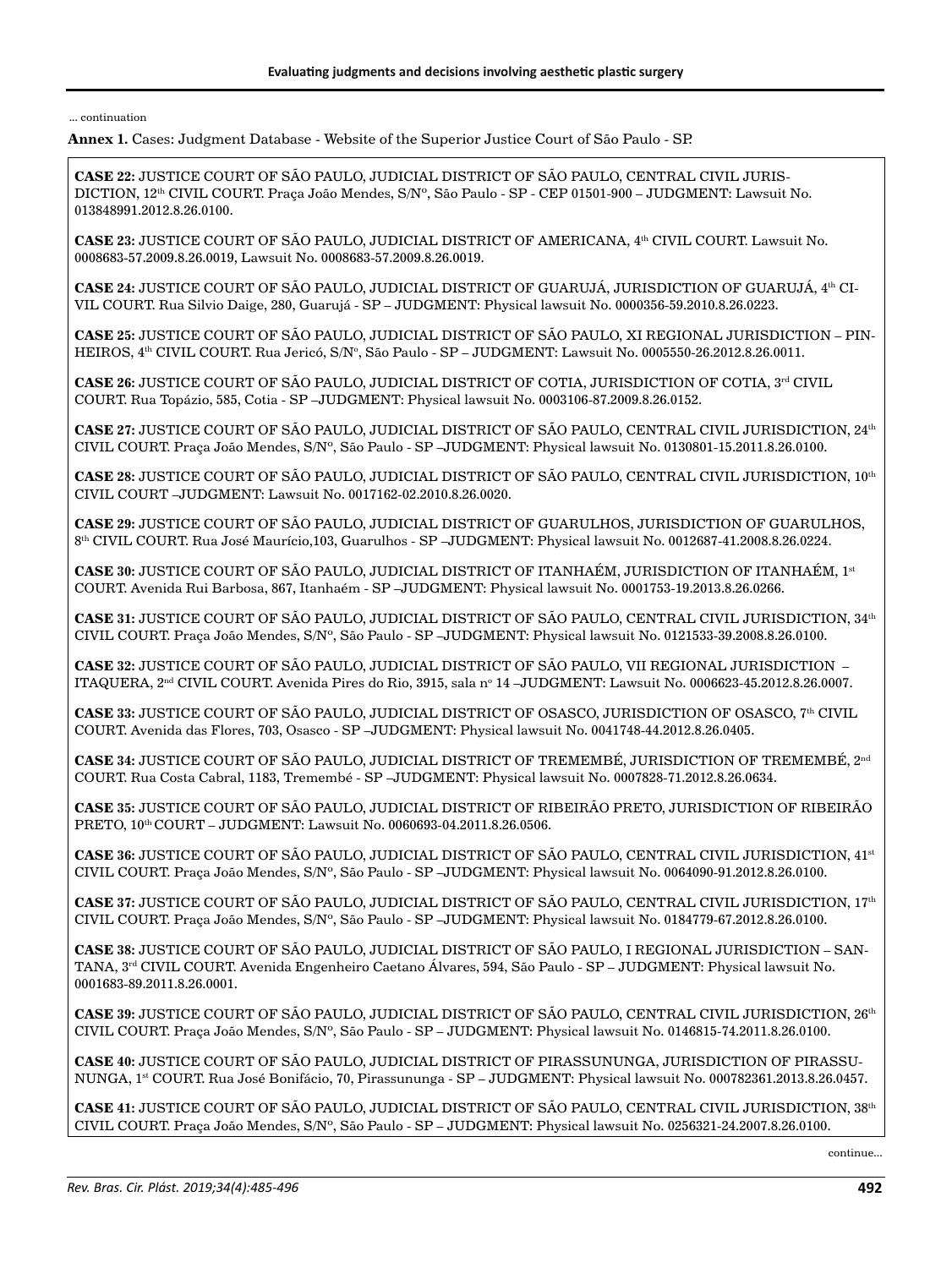**Annex 1.** Cases: Judgment Database - Website of the Superior Justice Court of São Paulo - SP.

**CASE 42:** JUSTICE COURT OF SÃO PAULO, JUDICIAL DISTRICT OF SÃO PAULO, CENTRAL CIVIL JURISDICTION, 3rd CIVIL COURT. Praça João Mendes, S/Nº, São Paulo - SP – JUDGMENT: Physical lawsuit No. 0189771-42.2010.8.26.0100;

**CASE 43:** JUSTICE COURT OF SÃO PAULO, JUDICIAL DISTRICT OF PIRASSUNUNGA, JURISDICTION OF PIRASSU-NUNGA, 2nd COURT. Rua José Bonifácio, 70, Pirassununga - SP – JUDGMENT: Physical lawsuit No. 000225336.2009.8.26.0457.

**CASE 44:** JUSTICE COURT OF SÃO PAULO, JUDICIAL DISTRICT OF SÃO JOSÉ DOS CAMPOS, JURISDICTION OF SÃO JOSÉ DOS CAMPOS, 4th CIVIL COURT. Avenida Salmão, 678, São José dos Campos - SP – JUDGMENT: Digital lawsuit No. 1004019-62.2014.8.26.0577.

**CASE 45:** JUSTICE COURT OF SÃO PAULO, JUDICIAL DISTRICT OF RIBEIRÃO PRETO, JURISDICTION OF RIBEIRÃO PRE-TO, 1st CIVIL COURT. Rua Alice Alem Saad, 1010, Ribeirão Preto - SP – JUDGMENT: Physical lawsuit No. 002932992.2003.8.26.0506.

**CASE 46:** JUSTICE COURT OF SÃO PAULO, JUDICIAL DISTRICT OF COSMÓPOLIS, JURISDICTION OF COSMÓPOLIS, SINGLE COURT. Rua Ramos De Azevedo, 365, Cosmópolis - SP – JUDGMENT: Physical lawsuit No. 000039671.2007.8.26.0150.

**CASE 47:** JUSTICE COURT OF SÃO PAULO, JUDICIAL DISTRICT OF SÃO PAULO, CENTRAL CIVIL JURISDICTION, 43rd CIVIL COURT. Praça João Mendes, S/Nº, 14º andar – salas nº 1407 / 1403, Centro, São Paulo – SP – JUDGMENT: Digital lawsuit No. 1009273-65.2014.8.26.0011.

**CASE 48:** JUSTICE COURT OF SÃO PAULO, JUDICIAL DISTRICT OF SANTO ANDRÉ, JURISDICTION OF SANTO AN-DRÉ, 5th CIVIL COURT. Rua José Caballero, 3, Santo André - SP – JUDGMENT: Physical lawsuit No. 004486178.2011.8.26.0554.

**CASE 49:** JUSTICE COURT OF SÃO PAULO, JUDICIAL DISTRICT OF CAMPINAS, JURISDICTION OF CAMPINAS, 2nd CIVIL COURT. Avenida Francisco Xavier de Arruda Camargo, 300, Campinas - SP – JUDGMENT: Digital lawsuit No. 4031962- 68.2013.8.26.0114.

**CASE 50:** JUSTICE COURT OF SÃO PAULO, JUDICIAL DISTRICT OF SÃO PAULO, CENTRAL CIVIL JURISDICTION, 17th CIVIL COURT. Praça João Mendes, S/Nº, São Paulo - SP – JUDGMENT: Physical lawsuit No. 0163317-59.2009.8.26.0100.

**CASE 51:** JUSTICE COURT OF SÃO PAULO, JUDICIAL DISTRICT OF SÃO PAULO, II REGIONAL JURISDICTION - SANTO AMARO, 2nd CIVIL COURT. Avenida das Nações Unidas, 22939, 12º ANDAR, São Paulo - SP – JUDGMENT: Physical lawsuit No. 0083077-81.2012.8.26.0002.

**CASE 52:** JUSTICE COURT OF SÃO PAULO, JUDICIAL DISTRICT OF SÃO JOSÉ DO RIO PRETO, JURISDICTION OF SÃO JOSÉ DO RIO PRETO, 3<sup>rd</sup> CIVIL COURT. Rua Abdo Muanis, 991, São José do Rio Preto - SP – JUDGMENT: Physical lawsuit No. 0020475-49.2010.8.26.0576.

**CASE 53:** JUSTICE COURT OF SÃO PAULO, JUDICIAL DISTRICT OF SÃO PAULO, CENTRAL CIVIL JURISDICTION, 19th CIVIL COURT. Praça João Mendes, S/Nº, São Paulo - SP – JUDGMENT: Lawsuit No. 0080559-18.2012.8.26.0100.

**CASE 54:** JUSTICE COURT OF SÃO PAULO, JUDICIAL DISTRICT OF SANTOS, JURISDICTION OF SANTOS, 1<sup>st</sup> CIVIL COURT. Rua Bittencourt, 144, Santos - SP – JUDGMENT: Digital lawsuit No. 4013023-54.2013.8.26.0562.

**CASE 55:** JUSTICE COURT OF SÃO PAULO, JUDICIAL DISTRICT OF SÃO BERNARDO DO CAMPO, JURISDICTION OF SÃO BERNARDO DO CAMPO, 1<sup>st</sup> CIVIL COURT. Rua Vinte e Três de Maio, 107, São Bernardo do Campo - SP – JUDGMENT: Physical lawsuit No. 0017305-71.2011.8.26.0564.

**CASE 56:** JUSTICE COURT OF SÃO PAULO, JUDICIAL DISTRICT OF SÃO PAULO, CENTRAL CIVIL JURISDICTION, 43rd CIVIL COURT. Praça João Mendes, S/Nº, 14º andar – salas nº 1407 / 1403, Centro, São Paulo - SP – JUDGMENT: Digital lawsuit No. 1015455-91.2014.8.26.0100.

**CASE 57:** JUSTICE COURT OF SÃO PAULO, JUDICIAL DISTRICT OF OURINHOS, JURISDICTION OF OURINHOS, 3rd CIVIL COURT. Rua Expedicionário, 1895, Ourinhos - SP – JUDGMENT: Lawsuit No. 0018172-47.2011.8.26.0408.

**CASE 58:** JUSTICE COURT OF SÃO PAULO, JUDICIAL DISTRICT OF AMPARO, JURISDICTION OF AMPARO, 1st COURT. Praça Tenente José Ferraz De Oliveira, 55, Amparo - SP – JUDGMENT: Physical lawsuit No. 0009585-69.2007.8.26.0022.

**CASE 59:** JUSTICE COURT OF SÃO PAULO, JUDICIAL DISTRICT OF SÃO PAULO, III REGIONAL JURISDICTION – JABAQUARA, 5th CIVIL COURT. Rua Afonso Celso, 1065, São Paulo - SP – JUDGMENT: Physical lawsuit No. 0116072- 86.2008.8.26.0003.

continue...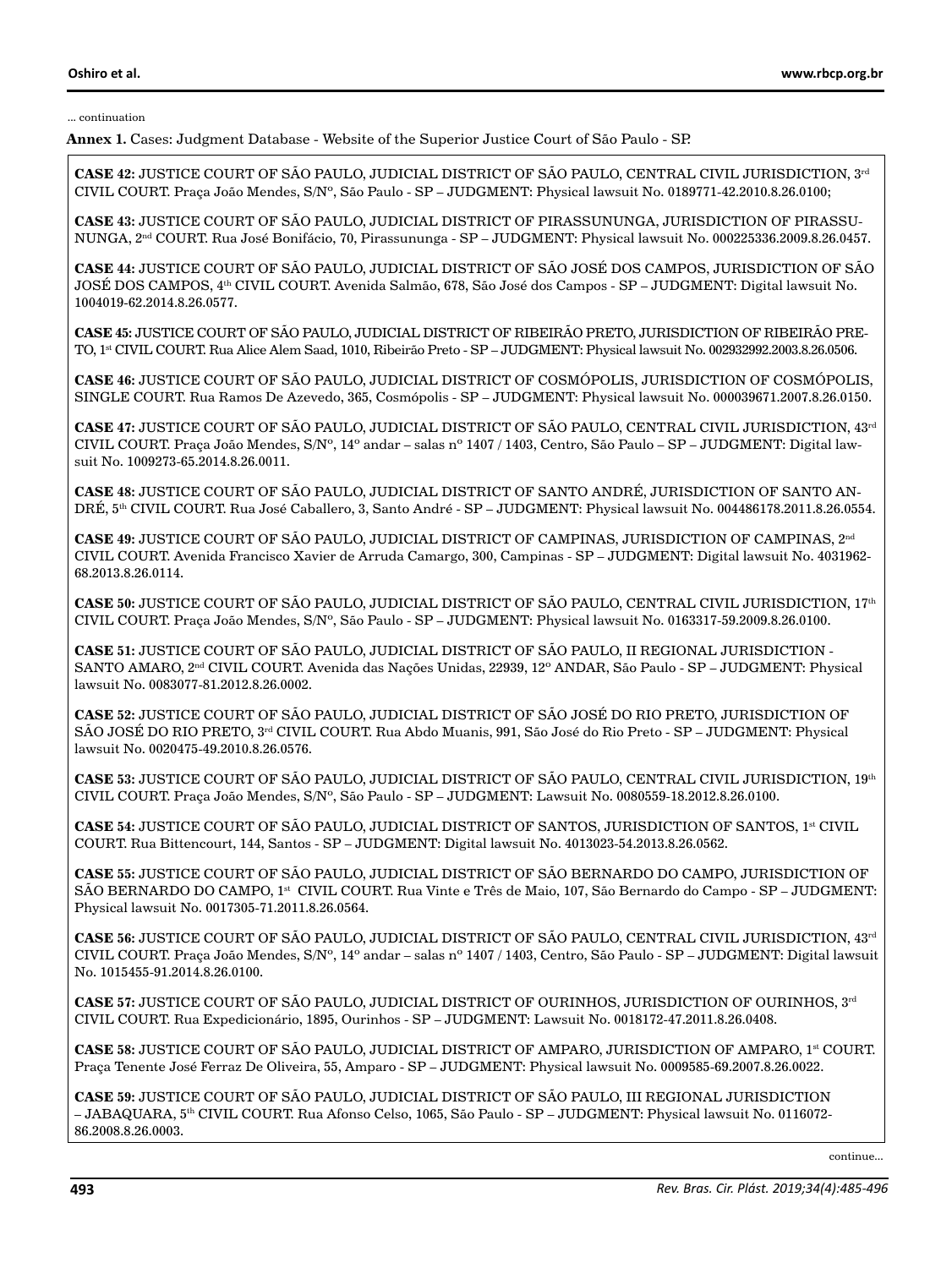**Annex 1.** Cases: Judgment Database - Website of the Superior Justice Court of São Paulo - SP.

**CASE 60:** JUSTICE COURT OF SÃO PAULO, JUDICIAL DISTRICT OF LIMEIRA, JURISDICTION OF LIMEIRA, 1<sup>st</sup> CIVIL COURT. Rua Boa Morte, 661, Limeira - SP – JUDGMENT: Lawsuit No. 4000688-50.2013.8.26.0320.

**CASE 61:** JUSTICE COURT OF SÃO PAULO, JUDICIAL DISTRICT OF SÃO PAULO, CENTRAL CIVIL JURISDICTION, 45th CIVIL COURT. Praça João Mendes, S/Nº, São Paulo - SP – JUDGMENT: Lawsuit No. 1060590-63.2013.8.26.0100.

**CASE 62:** JUSTICE COURT OF SÃO PAULO, JUDICIAL DISTRICT OF DOIS CÓRREGOS, JURISDICTION OF DOIS CÓR-REGOS, 1st COURT. Praça Francisco Simões, 142, Dois Córregos - SP – JUDGMENT: Physical lawsuit No. 3002137-40.2013.8.26.0165.

**CAS0 63:** JUSTICE COURT OF SÃO PAULO, JUDICIAL DISTRICT OF ITANHAÉM, JURISDICTION OF ITANHAÉM, 1st COURT. Avenida Rui Barbosa, 867, Itanhaém - SP – JUDGMENT: Physical lawsuit No. 0003853-78.2012.8.26.0266.

**CASE 64:** JUSTICE COURT OF SÃO PAULO, JUDICIAL DISTRICT OF SÃO PAULO, CENTRAL CIVIL JURISDICTION, 5th CIVIL COURT. Praça João Mendes, S/Nº, São Paulo - SP – JUDGMENT: Physical lawsuit No.0180593-35.2011.8.26.0100.

**CASE 65:** JUSTICE COURT OF SÃO PAULO, JUDICIAL DISTRICT OF BRAGANÇA PAULISTA, JURISDICTION OF BRA-GANÇA PAULISTA, 3rd COURT – JUDGMENT: Lawsuit No. 0000488-71.2008.8.26.0099.

**CASE 66:** JUSTICE COURT OF SÃO PAULO, JUDICIAL DISTRICT OF SÃO PAULO, V REGIONAL JURISDICTION - SÃO MI-GUEL PAULISTA, 4th CIVIL COURT. Avenida Afonso Lopes de Baião, 1736, São Paulo - SP – Lawsuit No. 0034565-58.2012.8.26.0005

**CASE 67:** JUSTICE COURT OF SÃO PAULO, JUDICIAL DISTRICT OF SÃO PAULO, FORO REGIONAL VIII – TATUAPÉ, 3rd CIVIL COURT. Rua Santa Maria, 257, São Paulo - SP – JUDGMENT: Lawsuit No. 1009249-46.2014.8.26.0008.

**CASE 68:** JUSTICE COURT OF SÃO PAULO, JUDICIAL DISTRICT OF SÃO PAULO, CENTRAL CIVIL JURISDICTION, 1st CIVIL COURT. Praça João Mendes, S/Nº, São Paulo - SP – JUDGMENT: Physical lawsuit No. 0105003-57.2008.8.26.0100.

**CASE 69:** JUSTICE COURT OF SÃO PAULO, JUDICIAL DISTRICT OF MOGI DAS CRUZES, JURISDICTION OF MOGI DAS CRUZES, 2nd CIVIL COURT. Avenida Candido Xavier de Almeida e Souza, 159, Mogi das Cruzes - SP – JUDGMENT: Lawsuit No. 1000329-57.2015.8.26.0361.

**CASE 70:** JUSTICE COURT OF SÃO PAULO, JUDICIAL DISTRICT OF CAMPINAS, JURISDICTION OF CAMPINAS, 3rd CI-VIL COURT. Avenida Francisco Xavier de Arruda Camargo, 300, Campinas - SP – JUDGMENT: Physical lawsuit No. 0066093- 11.2011.8.26.0114.

**CASE 71:** JUSTICE COURT OF SÃO PAULO, JUDICIAL DISTRICT OF SÃO BERNARDO DO CAMPO, 6<sup>th</sup> CIVIL COURT, 1<sup>st</sup> MINUTES OF THE HEARING – CONCILIAÇÃO AND TRIAL – Lawsuit No. 0009807-50.2013.8.26.0564.

**CASE 72:** JUSTICE COURT OF SÃO PAULO, JUDICIAL DISTRICT OF PRAIA GRANDE, JURISDICTION OF PRAIA GRANDE, 2nd CIVIL COURT. Avenida Dr. Roberto de Almeida Vinhas, 9101, Praia Grande - SP – JUDGMENT: Physical lawsuit No. 0004150-68.2011.8.26.0477.

**CASE 73:** JUSTICE COURT OF SÃO PAULO, JUDICIAL DISTRICT OF DIADEMA, JURISDICTION OF DIADEMA, 2nd CI-VIL COURT. Avenida Sete de Setembro, 409/413, Diadema - SP – JUDGMENT: Lawsuit No. 1009806-59.2014.8.26.0161.

**CASE 74:** JUSTICE COURT OF SÃO PAULO, JUDICIAL DISTRICT OF FRANCA, JURISDICTION OF FRANCA, 5th CIVIL COURT. Avenida Presidente Vargas, 2650, Franca - SP – JUDGMENT: Physical lawsuit No. 0026331-62.2013.8.26.0196.

**CASE 75:** JUSTICE COURT OF SÃO PAULO, JUDICIAL DISTRICT OF CAMPINAS, JURISDICTION OF CAMPINAS, 1st CIVIL COURT – Physical lawsuit No. 401481444.2013.8.26.0114.

**CASE 76:** JUSTICE COURT OF SÃO PAULO, JUDICIAL DISTRICT OF SÃO PAULO, I REGIONAL JURISDICTION – SANTANA, 7th CIVIL COURT. Avenida Engenheiro Caetano Álvares, 594, São Paulo - SP – JUDGMENT: Digital lawsuit No. 1089891-55.2013.8.26.0100.

**CASE 77:** JUSTICE COURT OF SÃO PAULO, JUDICIAL DISTRICT OF SANTOS, JURISDICTION OF SANTOS, 10<sup>th</sup> CIVIL COURT. Rua Bittencourt, 144, Santos - SP – JUDGMENT: Digital lawsuit No. 4000192-71.2013.8.26.0562.

**CASE 78:** JUSTICE COURT OF SÃO PAULO, JUDICIAL DISTRICT OF SÃO PAULO, II REGIONAL JURISDICTION - SAN-TO AMARO, 1st CIVIL COURT. Avenida das Nações Unidas, 22.939, 12º andar, Vila Almeida, São Paulo - SP – CONCLUSION, JUDGMENT: Physical lawsuit No. 0018667-48.2011.8.26.0002.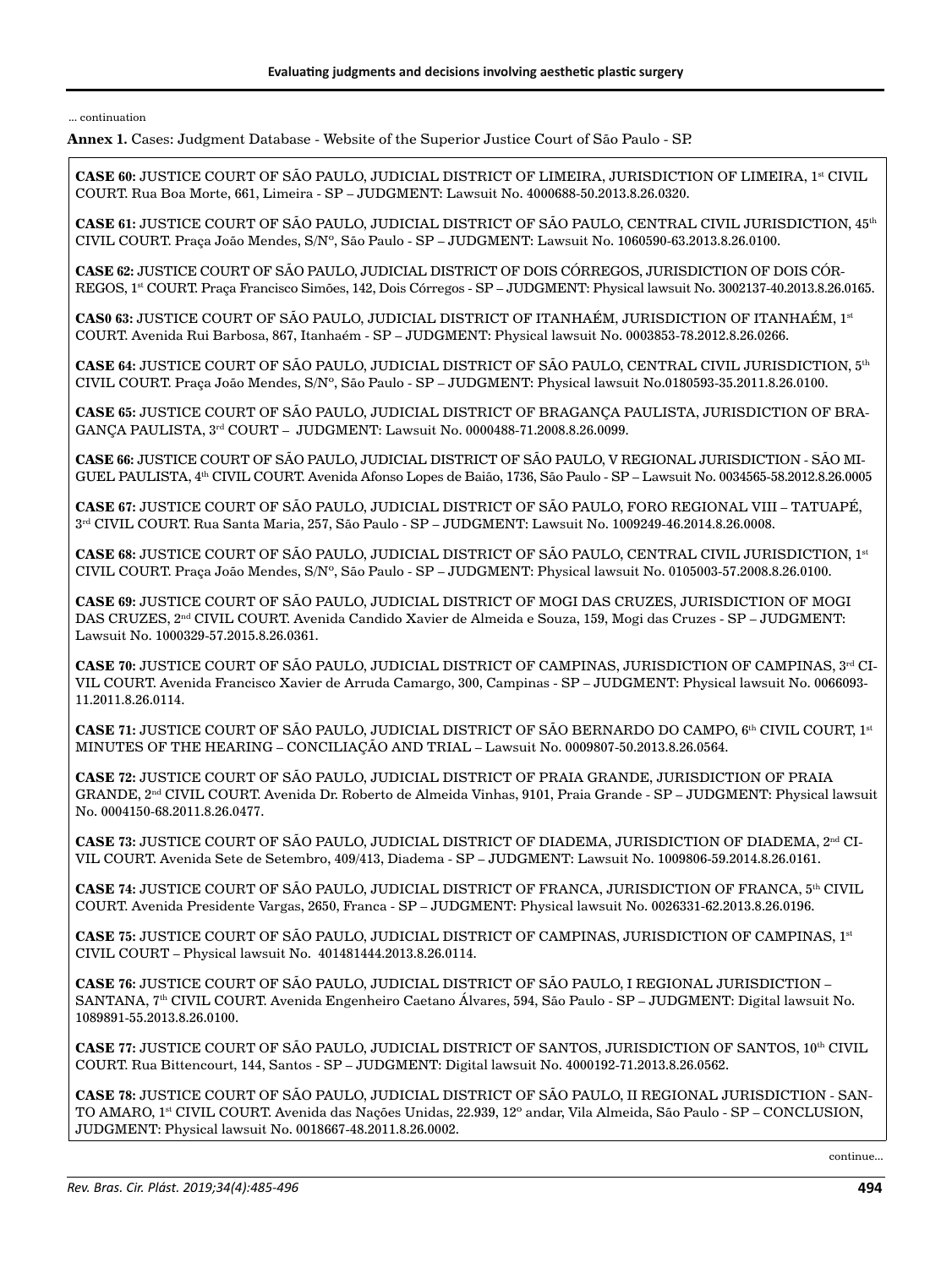**Annex 1.** Cases: Judgment Database - Website of the Superior Justice Court of São Paulo - SP.

**CASE 79:** JUSTICE COURT OF SÃO PAULO, JUDICIAL DISTRICT OF SUZANO, JURISDICTION OF SUZANO, 3<sup>rd</sup> CIVIL COURT. Avenida Paulo Portela, S/Nº, Suzano - SP – JUDGMENT: Physical lawsuit No. 0002430-04.2010.8.26.0606.

**CASE 80:** JUSTICE COURT OF SÃO PAULO, JUDICIAL DISTRICT OF SÃO BERNARDO DO CAMPO, JURISDICTION OF SÃO BERNARDO DO CAMPO, 3<sup>rd</sup> CIVIL COURT. Rua Vinte e Três de Maio, 107, São Bernardo do Campo – SP – JUDGMENT: Physical lawsuit No. 0031213-11.2005.8.26.0564.

**CASE 81:** JUSTICE COURT OF SÃO PAULO, JUDICIAL DISTRICT OF SÃO PAULO, 5th CIVIL COURT – Lawsuit No. 0014697-22.2011.8.26.0008 - p. 1 – JUDGMENT: Lawsuit No. 0014697-22.2011.8.26.0008.

**CASE 82: JUSTICE COURT OF SÃO PAULO, JUDICIAL DISTRICT OF SUZANO, JURISDICTION OF SUZANO, 1<sup>st</sup> CIVIL** COURT. Avenida Paulo Portela, S/Nº, Suzano - SP – JUDGMENT: Physical lawsuit No. 0003565-95.2003.8.26.0606.

**CASE 83:** JUSTICE COURT OF SÃO PAULO, JUDICIAL DISTRICT OF REGISTRO, JURISDICTION OF REGISTRO, 2nd COURT. Rua Jeronimo Monteiro Lopes, 93, Registro – SP – Lawsuit No. 0007913-86.2012.8.26.0495.

**CASE 84:** JUSTICE COURT OF SÃO PAULO, JUDICIAL DISTRICT OF ITANHAÉM, JURISDICTION OF ITANHAÉM, 2nd COURT. Avenida Rui Barbosa, 867, Itanhaém - SP – JUDGMENT: Physical lawsuit No. 0000937-37.2013.8.26.0266.

**CASE 85: JUSTICE COURT OF SÃO PAULO, JUDICIAL DISTRICT OF ASSIS, JURISDICTION OF ASSIS, 3<sup>rd</sup> CIVIL** COURT. Rua Dr. Lycio Brandão de Camargo, 50, Assis - SP – JUDGMENT: Physical lawsuit No. 0014717-22.2013.8.26.0047.

**CASE 86:** JUSTICE COURT OF SÃO PAULO, JUDICIAL DISTRICT OF SÃO CAETANO DO SUL, JURISDICTION OF SÃO CAETANO DO SUL, 6<sup>th</sup> CIVIL COURT. Praça Doutor Joviano Pacheco de Aguirre, S/Nº, São Caetano do Sul – JUDGMENT: Digital lawsuit No. 4000521-74.2013.8.26.0565.

**CASE 87:** JUSTICE COURT OF SÃO PAULO, JUDICIAL DISTRICT OF AMERICANA, 4th CIVIL COURT – Lawsuit No. 0011685-35.2009.8.26.0019, Lawsuit No. 0011685-35.2009.8.26.0019 - p. 1 – JUDGMENT: Lawsuit No. 0011685-35.2009.8.26.0019.

**CASE 88:** JUSTICE COURT OF SÃO PAULO, JUDICIAL DISTRICT OF SÃO PAULO, CENTRAL CIVIL JURISDICTION, 11th CIVIL COURT – JUDGMENT: Lawsuit No. 1092110-70.2015.8.26.0100.

**CASE 89:** JUSTICE COURT OF SÃO PAULO, JUDICIAL DISTRICT OF SÃO PAULO, III REGIONAL JURISDICTION – JABAQUARA, 2nd CIVIL COURT. Rua Afonso Celso, 1065, SÃO PAULO - SP – JUDGMENT: Digital lawsuit No. 1014560- 33.2014.8.26.0003.

**CASE 90:** JUSTICE COURT OF SÃO PAULO, JUDICIAL DISTRICT OF SUZANO, JURISDICTION OF SUZANO, 1<sup>st</sup> CIVIL COURT. Avenida Paulo Portela, S/Nº, Suzano - SP – JUDGMENT: Physical lawsuit No. 0016013-56.2010.8.26.0606.

**CASE 91:** JUSTICE COURT OF SÃO PAULO, JUDICIAL DISTRICT OF SÃO PAULO, CENTRAL CIVIL JURISDICTION, 43rd CIVIL COURT. Praça João Mendes, S/Nº, São Paulo - SP – JUDGMENT: Physical lawsuit No. 0136613-04.2012.8.26.0100.

**CASE 92:** JUSTICE COURT OF SÃO PAULO, JUDICIAL DISTRICT OF EMBU DAS ARTES, JURISDICTION OF EMBU DAS ARTES, 1st JUDICIAL COURT. Avenida João Batista Medina, 333, Embu das Artes - SP – JUDGMENT: Physical lawsuit No. 0003155-03.2002.8.26.0176.

**CASE 93:** JUSTICE COURT OF SÃO PAULO, CENTRAL CIVIL JURISDICTION, 5th CIVIL COURT. Praça João Mendes, S/Nº, São Paulo - SP – JUDGMENT: Physical lawsuit No. 0237938-61.2008.8.26.0100.

**CASE 94:** JUSTICE COURT OF SÃO PAULO, JUDICIAL DISTRICT OF SÃO PAULO, VII REGIONAL JURISDICTION – ITA-QUERA, 4th CIVIL COURT. Avenida Pires do Rio, 3915, São Paulo - SP – JUDGMENT: Lawsuit No. 0019465-23.2013.8.26.0007.

**CASE 95:** JUSTICE COURT OF SÃO PAULO, JUDICIAL DISTRICT OF CUBATÃO, JURISDICTION OF CUBATÃO, 3rd COURT. Avenida Joaquim Miguel Couto, 320, Cubatão - SP – JUDGMENT: Lawsuit No. 0005826-75.2010.8.26.0157.

**CASE 96:** JUSTICE COURT OF SÃO PAULO, JUDICIAL DISTRICT OF SÃO PAULO, IX REGIONAL JURISDICTION - VILA PRUDENTE, 3<sup>rd</sup> CIVIL COURT. Avenida Sapopemba, 3740, São Paulo - SP – JUDGMENT: Physical lawsuit No. 0019116-48.2012.8.26.0009.

**CASE 97:** JUSTICE COURT OF SÃO PAULO, JUDICIAL DISTRICT OF SUMARÉ, JURISDICTION OF SUMARÉ, 3<sup>rd</sup> CIVIL COURT. Rua Antônio De Carvalho, 170, Sumaré - SP – JUDGMENT: Physical lawsuit No. 0012435-96.2007.8.26.0604.

continue...